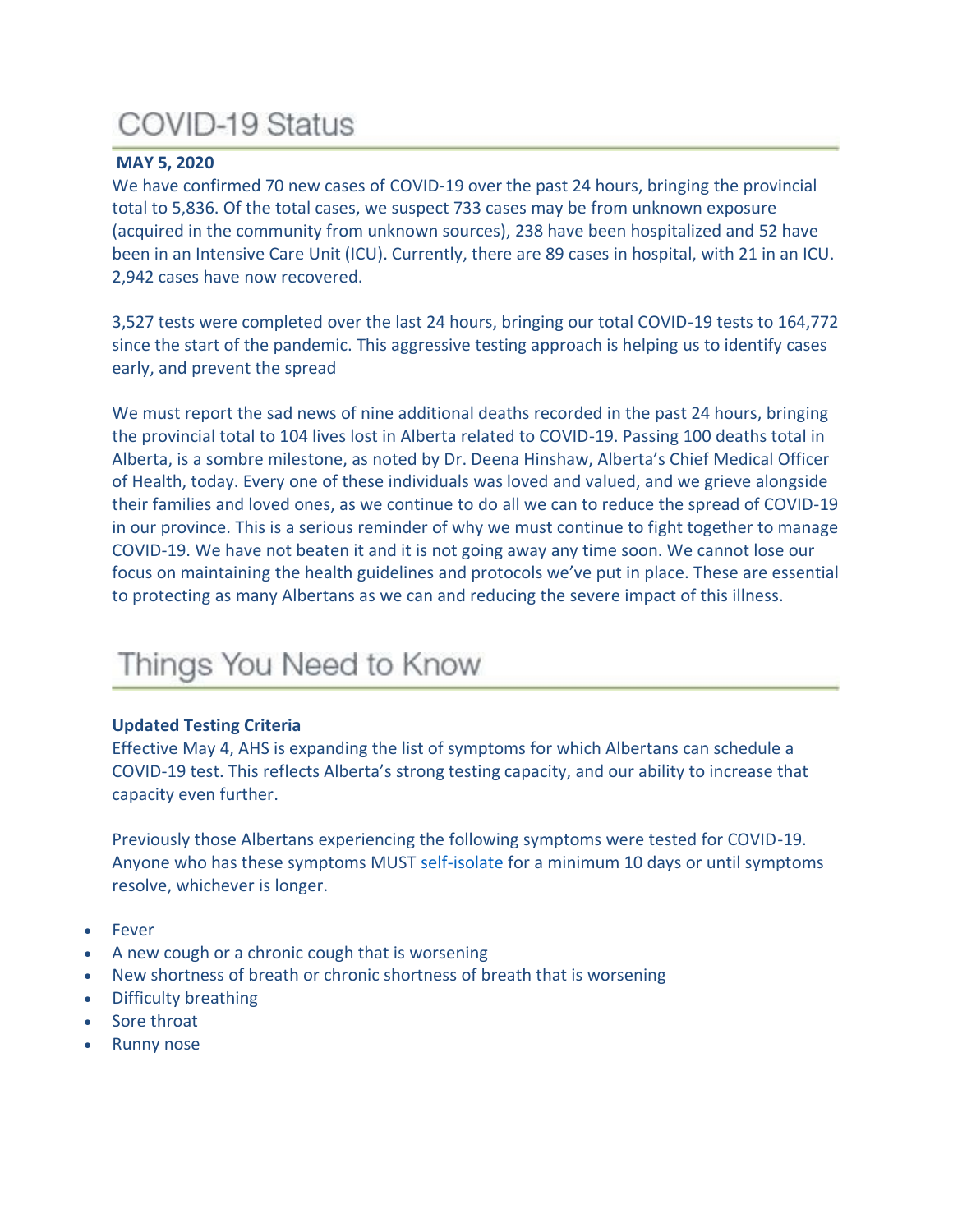Albertans who have any of the following symptoms are also now eligible to be tested for COVID-19. Those with these symptoms are not required to self-isolate, but it is strongly advised that they stay home and minimize contact with others until they are feeling better.

- Chills
- Painful swallowing
- Stuffy nose
- Headache
- Muscle/joint ache
- Feeling unwell/fatigue/severe exhaustion
- Nausea/vomiting/diarrhea/unexplained loss of appetite
- Loss of sense of smell or taste
- Conjunctivitis (pink eye)

These increased symptom list has been incorporated into both of our online [Self-Assessment](https://www.albertahealthservices.ca/topics/Page17058.aspx)  [Tools](https://www.albertahealthservices.ca/topics/Page17058.aspx) - the one for the public and the one for Healthcare & Shelter Workers/Enforcement Personnel/First Responders.

AHS is proud of the work of our teams to provide some of the highest rates of testing in the world. We believe that this high level of testing is important to ensuring that AHS, and the Government of Alberta, is able to make evidence-based public health decisions. Continuing this high level of testing will allow us to identify new cases quickly and help contain COVID-19 in Alberta as we begin to re-open the province.

# **Resuming Scheduled Surgeries and Procedures**

To prepare for the anticipated demands of COVID-19, AHS postponed all non-urgent surgeries and procedures over the past weeks. This has allowed us to create capacity within our acute care sites, and free up our healthcare teams to care for the patients who need us urgently during this pandemic.

Today, we have resumed non-urgent scheduled day surgeries and procedures. We know that these changes require AHS teams across the province to be nimble and flexible as we adapt our space, services and plans to the needs of Albertans. We also know the work you are doing to adjust to this changing landscape is significant. We sincerely thank all our staff and physicians who have been continually ready to provide the care that's needed.

Today, the following surgeries and procedures are being performed (numbers are approximate):

- 110 surgeries in the Calgary Zone
- 30 surgeries in Edmonton Zone
- 20 in the North Zone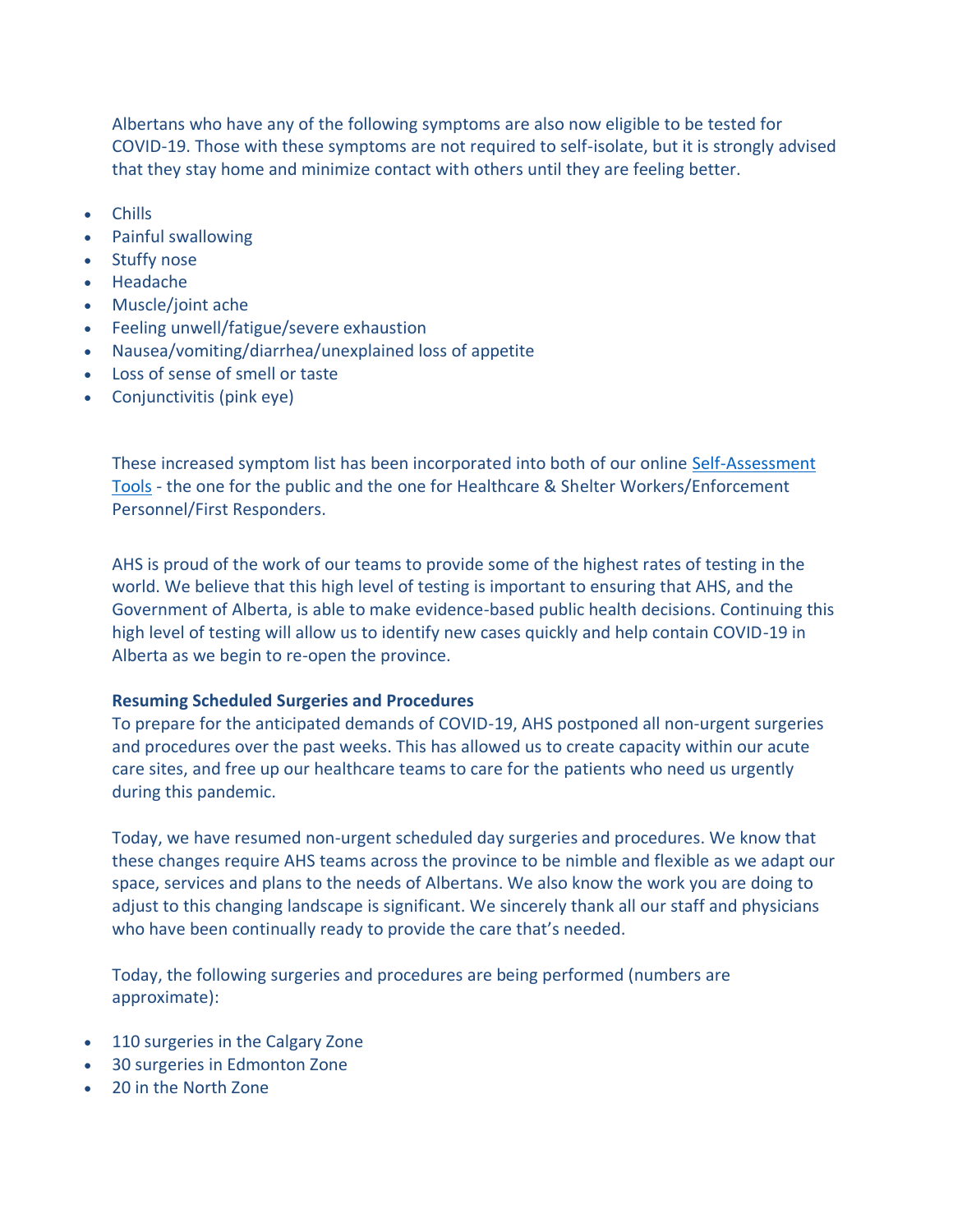There are 20 surgeries planned in the South Zone, and 20 in the Central Zone throughout the week.

As we move forward, the plan is to complete approximately 26,000-30,000 surgeries over the next six weeks, which is between 70 to 81 per cent of our typical volume. This will include 9,000 to 13,000 scheduled procedures, as well as 17,000 urgent or emergent procedures. Typically, we provide 37,000 surgeries over a six -week period, including scheduled, urgent and emergent procedures.

Our focus in these first two weeks are on day surgeries in both AHS and Chartered Surgical Facilities (CSF). These will include cataracts, gynecological procedures, general day surgery, nose surgery, reconstructive plastic surgery, and vascular and urology procedures. Decisions on which surgeries will proceed are being made at the zone level, and will be informed by the pandemic response in different parts of the province.

The Government of Alberta has also [announced a plan](https://www.alberta.ca/release.cfm?xID=71257CF84CA12-B538-BABF-0BD80F6B0D51DF28) to lift some restrictions on some allied health services. Dental and other regulated healthcare workers such as physiotherapists, speech language pathologists, respiratory therapists, audiologists, social workers, occupational therapists, dieticians and more can resume services, as long as they follow approved guidelines set by their professional colleges.

The safety of patients and staff within our facilities continues to be our priority, as we respond to the COVID-19 pandemic. The resumption of any services will be done in a cautious, phased approach with rigorous adherence to all the public measures intended to reduce the risk of COVID-19 for both patients and staff. This includes helping to ensure those with symptoms stay home, maintaining physical distancing as much as possible throughout our sites, using appropriate PPE and the frequent cleaning of high-touch surfaces.

We thank the staff and physicians who were redeployed from surgical services during the surgical postponement to support other areas. Your willingness to provide your skills and expertise to support the areas of greatest need is so appreciated. These teams are now being returned to their previous areas of work, wherever possible.

We recognize these adaptations have meant a great deal of rapid change for the affected AHS teams. As we continue to focus on the needs of Albertans and providing high-quality care throughout this pandemic, we will also continue to do our best to support our staff and physicians throughout these changes. Thank you again for the extraordinary care you provide to patients and families every day.

#### **AHS Healthcare Worker COVID-19 Testing**

Statistics provide the total number of AHS employees and physicians tested, including a breakdown on the number of positive tests and those who have been confirmed to have been exposed in the workplace. We continue to provide these statistics to Alberta Health, which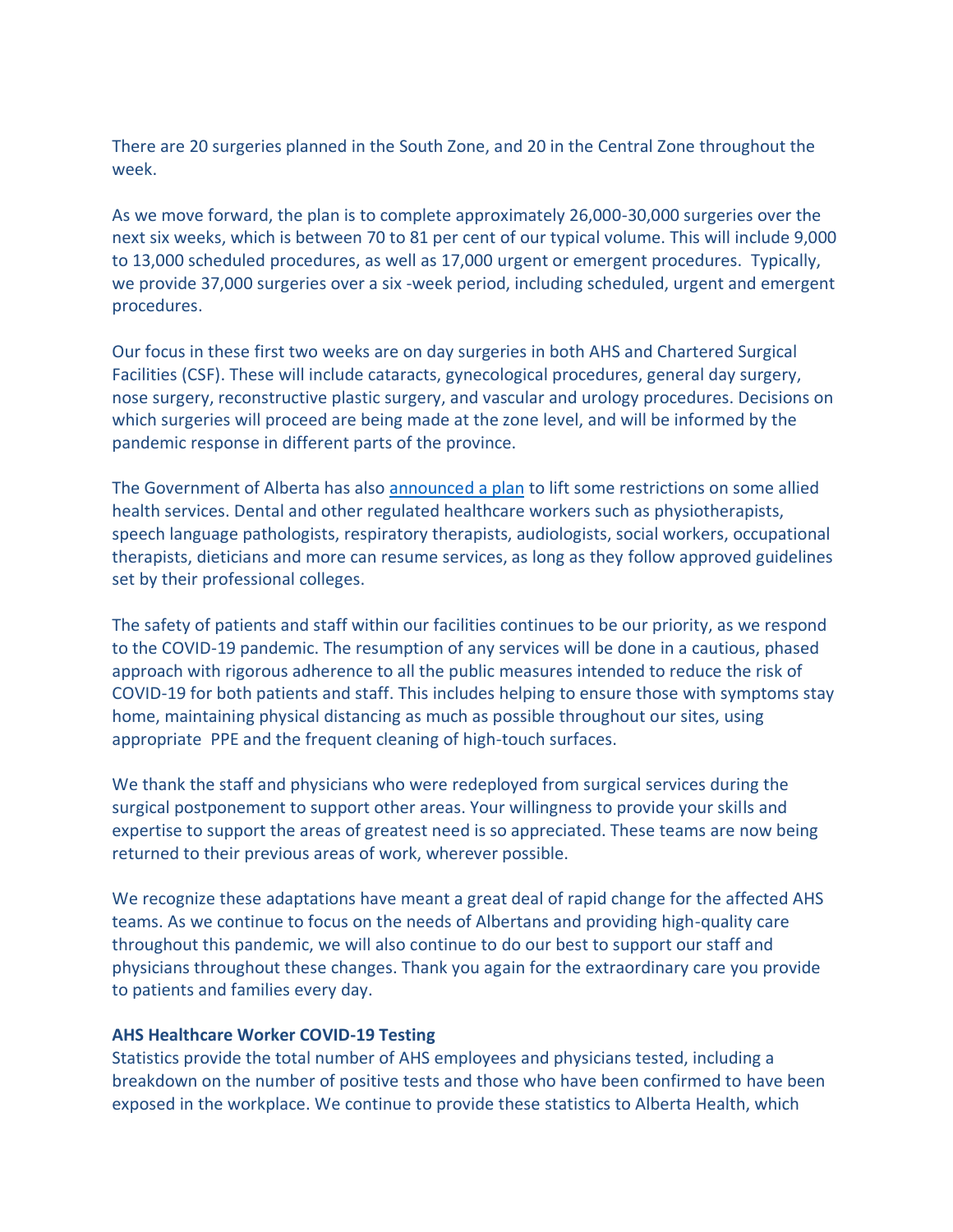also [reports](https://covid19stats.alberta.ca/) on the total number of individuals tested in the province. Alberta Health's reporting of healthcare worker statistics is based on self-declarations at the time of testing, which indicate that the individual is a healthcare worker. These self-declared individuals perform a wide variety of healthcare roles with other healthcare employers in the province, so the number of tests will be greater than the AHS total.

As of May 1:

- 16,187 AHS employees have been tested for COVID-19, and of those tested, 149 (or 0.92%) have tested positive.
- Of the 149 employees who have tested positive, 19 (or 12.8%) acquired their infection through a workplace exposure (with 19 of the 149 positive results still under investigation as to the source of infection).
- 976 AHS physicians have been tested for COVID-19 and of those tested, 22 (or 2.25%) have tested positive.
- Of the 22 physicians who have tested positive, none have been confirmed to have acquired their infection through a workplace exposure (with 1 of the 22 positive results still under investigation as to the source of infection).

AHS will continue to provide these statistics as we monitor our response and the impact to AHS healthcare workers. We thank our healthcare workers for their excellent attention to hand hygiene, personal protective equipment, and other controls available to them, as we continue to work together to limit workplace exposure and reduce the spread of COVID-19.

#### **N95 Recycling Update**

Beginning April 14<sup>th</sup>, Alberta Health Services implemented the process of collecting used 3M 1870+ model N95 respirators for decontamination and storing. This is a contingency plan that will allow the preservation of respirators for potential reuse, if additional supply is required in the months ahead.

Initial implementation was focused upon the AHS Intensive Care Units in the Calgary and Edmonton Zones, collecting the most widely used respirator model 1870-plus.

The manufacturer, 3M, has approved Vaporized Hydrogen Peroxide (VHP) as one of the methods of decontamination, a form of sterilization for compatible N95 Filtering Facepiece Particulate Respirators. AHS has these sterilizer systems in the medical device reprocessing departments in acute care hospitals throughout Alberta and is utilizing them to support this conservation effort.

As planned, the preservation of 3M N95 respirators will expand to collect all compatible models of 3M respirators extending to clinical areas such as the Operating Room, Emergency Department and inpatient units within all AHS zones. Calgary and Edmonton Zones will expand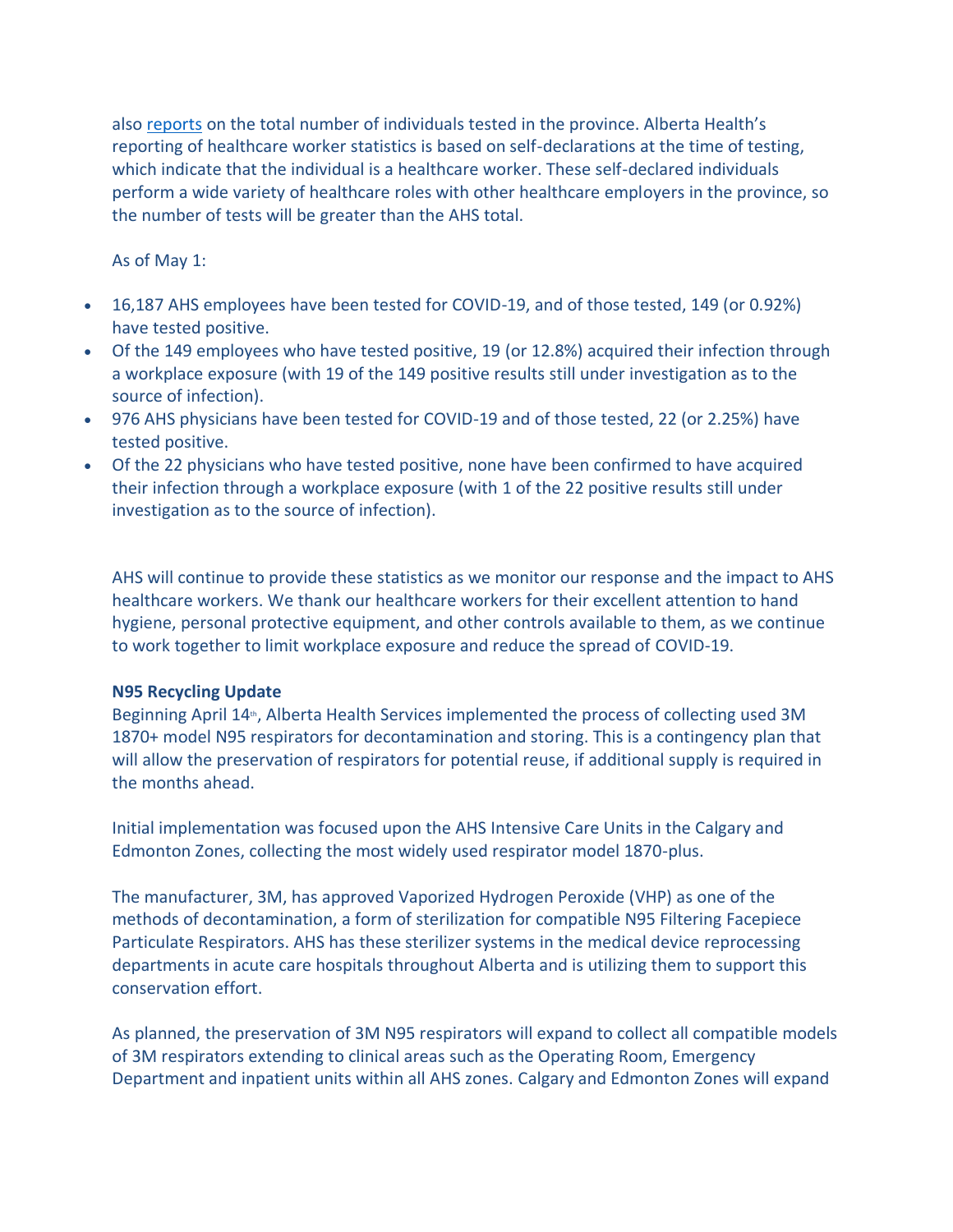their collection this week. The remaining zones will begin the collection and decontamination of 3M N95 respirators in the coming weeks. Watch [ahs.ca/covidppef](http://www.ahs.ca/covidppe)or updates on this.

#### **PPE Tip of the Day**

Our daily tips feature quick and simple reminders you can make part of your practice, from shift to shift.

#### **High Touch Surfaces/shared objects:**

These include computer keyboards and mouse, as well as phones. **Protect yourself** by cleaning multi-use objects/ multi-touch surfaces before use. **Protect others** by cleaning multi-use objects/ multi-touch surfaces after you use them.

# **Witnessing Wills and Personal Directives**

There has been an increase in requests for AHS staff to witness the signing of wills, personal directives (PD) and enduring powers of attorney (EPOA) for patients and families. To this end, AHS has developed a guidance document to assist AHS social workers and other healthcare providers in their role in witnessing legal and personal documents.

This [guidance document](https://insite.albertahealthservices.ca/main/assets/tls/ep/tls-ep-covid-19-witnessing-legal-and-personal-documents.pdf) contains information on factors to consider if a patient requests a health care professional witness any of these personal documents, as well as the process for lawyers to access AHS sites to provide legal services to patients and clients. The guidance document also contains links to important resources, including the [Personal and Financial](https://insite.albertahealthservices.ca/main/assets/tms/ppc/tms-ppc-social-work-decision-making-toolkit.pdf)  [Decision Making Toolkit for Frontline Staff,](https://insite.albertahealthservices.ca/main/assets/tms/ppc/tms-ppc-social-work-decision-making-toolkit.pdf) for staff to consult when choosing to witness a PD, EPOA or other personal document.

# **Guidance for Food from External Sources**

To continue to ensure the health and safety of our staff and patients, Nutrition Food Linen and Environmental Services (NFLES) has created a [guidance document](https://insite.albertahealthservices.ca/Main/assets/tls/ep/tls-ep-covid-19-external-food-staff.pdf) for staff bringing food to AHS sites for personal consumption. This includes both food brought from home, or from external sources such as take-out or delivery. While we discourage all Albertans from sharing food or beverages at this time, the guidance document also outlines steps to lower the risk if staff choose to share external food with one or more staff members. We continue to remind all staff not to accept donated food for personal consumption, or to distribute donated food to other AHS staff.

# In the Zones

# **Zone Emergency Operations Centre (ZEOC) Update – South**

The dedicated and tireless work of South Zone Environmental Public Health (EPH) Inspectors has proven invaluable in making sure communities across the zone are fully informed and engaged in our response to the ongoing pandemic.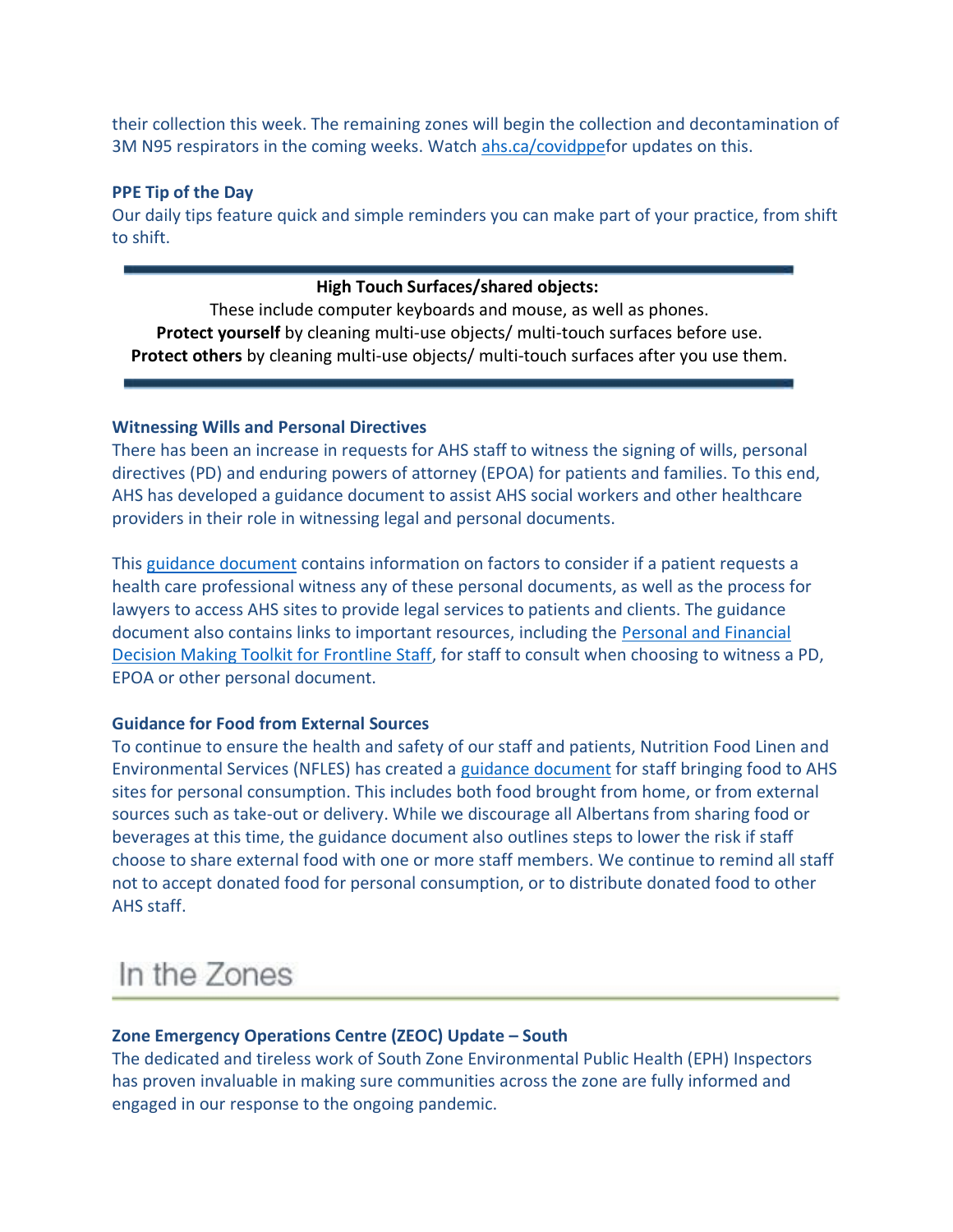As confirmed COVID-19 cases began to increase across the zone, municipalities have been requesting AHS support in their Emergency Coordination Centers. In every case, community based inspectors have made themselves available for those meetings and worked with the municipality and Alberta Emergency Management Agency (AEMA) Field Officers.

This team has kept lines of communication open and helped to strengthen relationships between AHS and the communities we serve, which has proved critical in adapting to evolving situations. So far, EPH has reported back from 70 community meetings throughout the zone, which has allowed the entire region to move forward as a cohesive group.

# Be Well - Be Kind

#### **AHS Fit Fam**

Staying active and fit is important physically and mentally, and perhaps especially important to maintain balance and overall good health throughout this pandemic. With changes to our typical activities and routines, and gyms and studios closed, we know that many of you have gotten creative when it comes to how and where you work out, and what you do to find balance in your day.

#### **Saying Thanks for the #FoundationsofGratitude Campaign**

Today, we shared this [video message](https://www.albertahealthservices.ca/topics/Page17114.aspx) with our foundation partners to thank those who have participated in the #FoundationsofGratitude campaign. Through this campaign, 24 of our partners have come together to show their appreciation for healthcare professionals and support staff during the COVID-19 pandemic.

This foundation-led initiative asks Albertans to create and place hearts in their windows at home, and sharing images of their "HEARTwork" and messages of support online, using the social media tag #FoundationsofGratitude. To date, dozens of positive messages have been shared to demonstrate support for AHS' teams. Messages have ranged from short videos, to sidewalk chalk art, and "heart" murals in windows.

We know this is an incredibly challenging time for many of you, and we hope you take inspiration from the messages and artwork shared through #FoundationsofGratitude. Thank you for everything that you're doing to serve Albertans throughout our response.

We also say thanks again to our foundation and auxiliary partners for this campaign. Words cannot describe how much we appreciate your leadership and participation in #FoundationsofGratitude. Thank you for taking part—and for all your contributions—especially during this difficult time.

For more information on #FoundationsofGratitude, visit ahs.ca/foundationsofgratitude.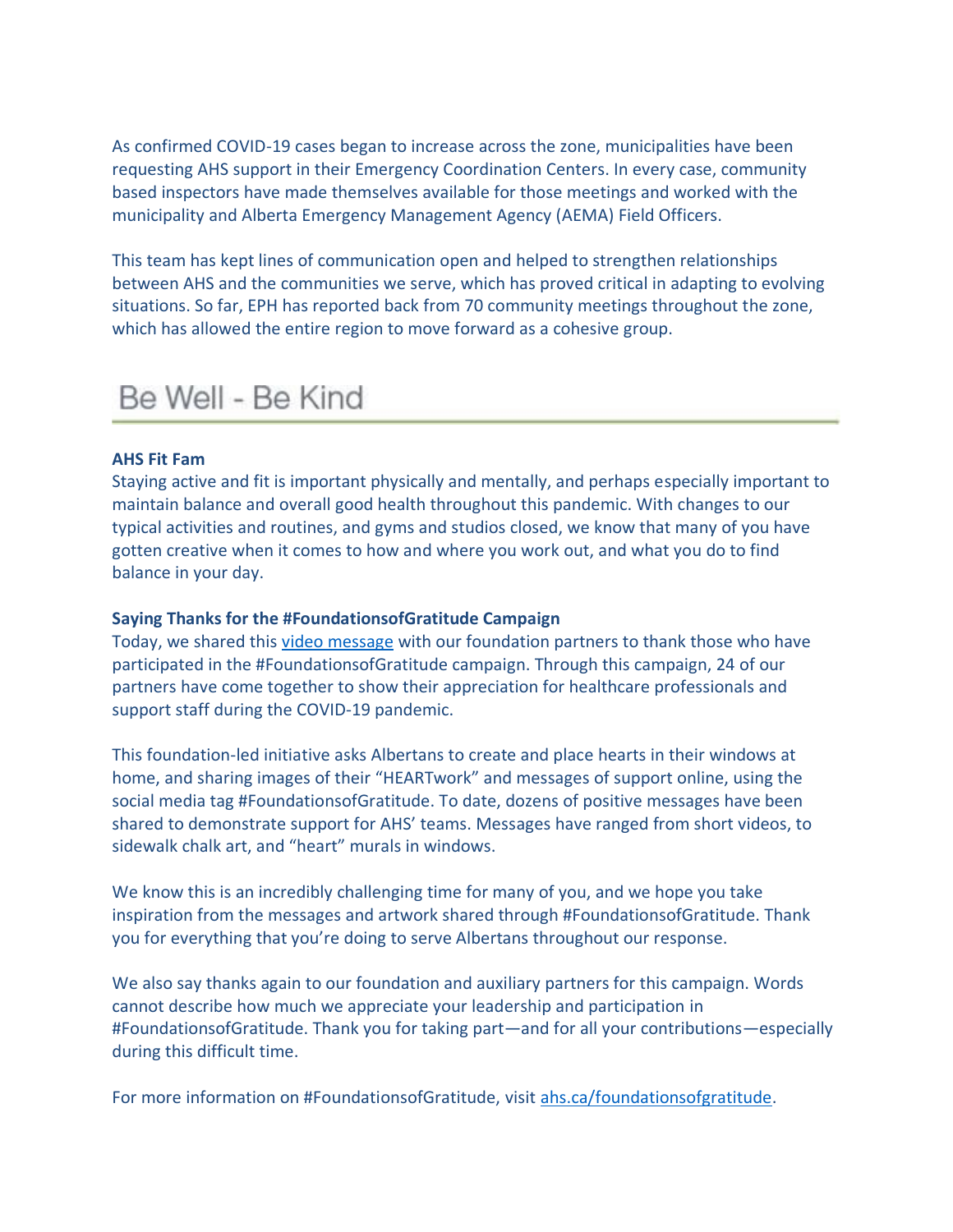

The Hamm Family shows off their "HEARTwork" as part of the recently launched #FoundationsofGratitude campaign. This foundation-led initiative encourages Albertans to place hearts in their windows and share positive messages online for our healthcare professionals and support staff during the COVID-19 response.

# **Health Philanthropy Month Launches Today**

This year's Health Philanthropy Month campaign is launching today and will run throughout the month of May. In light of COVID-19, we're focusing on expressing our gratitude to our foundation and auxiliary partners. Through donor support, these partners fund enhancements to healthcare delivery, including equipment, programs, renovations, research and education across the province and in your communities. This work continues throughout the COVID-19 response, as we partner with them on supporting immediate needs in their communities.

If you would like to stay up to date on our Health Philanthropy Month plans, please check AHS' social media feeds, the daily all-staff emails, and our [foundation stories page.](https://www.albertahealthservices.ca/give/Page13510.aspx)

# **#GivingTuesdayNow Takes Place Tomorrow**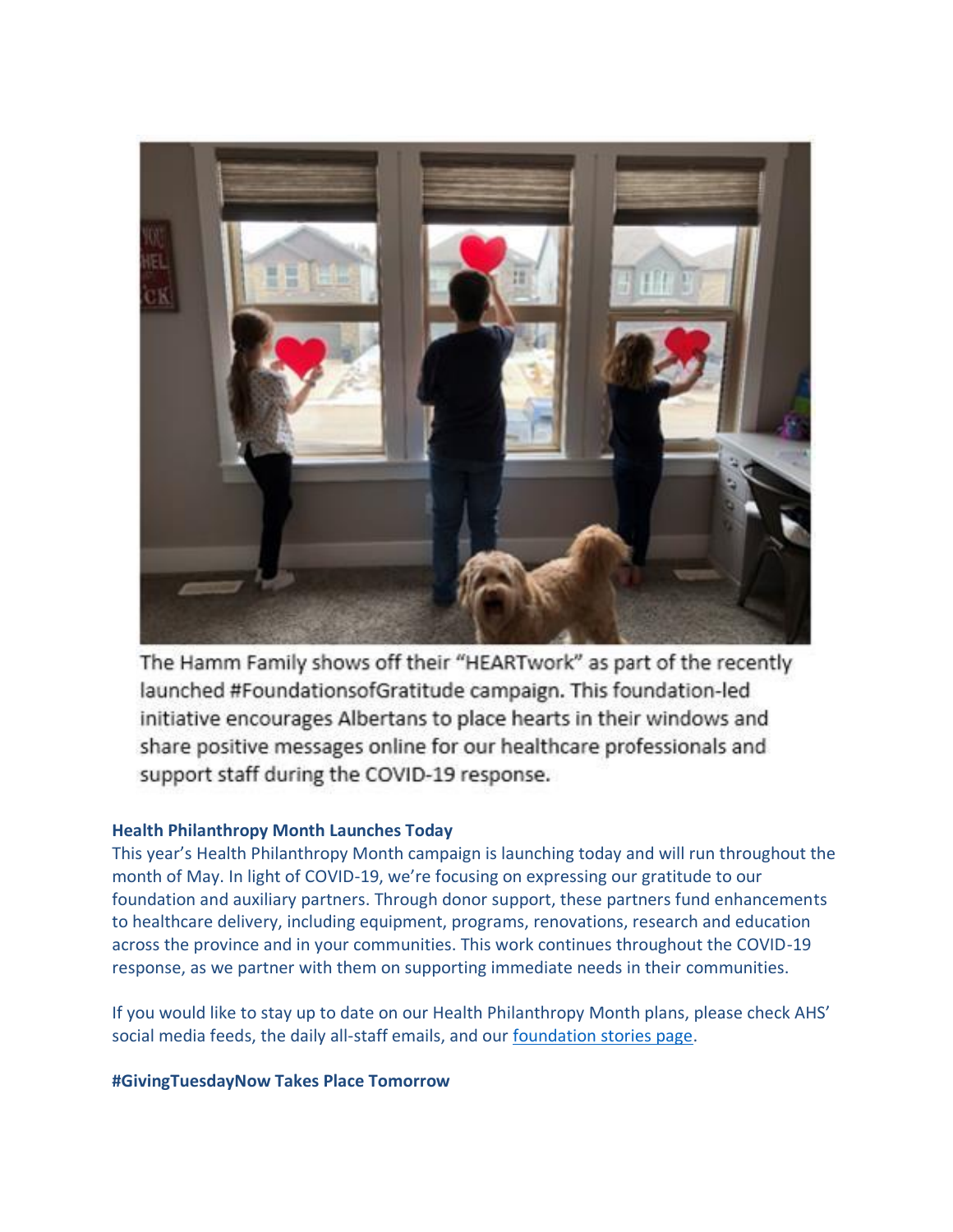Charities across the world are celebrating [#GivingTuesdayNow](http://now.givingtuesday.org/) as a global day of giving and unity in response to the COVID-19 pandemic. People can show their generosity in a variety of ways to participate in [#GivingTuesdayNow](http://now.givingtuesday.org/) – whether it's helping a neighbour, sharing a skill or giving to causes, every act of generosity counts.

We truly appreciate everything our communities, our foundation and auxiliary partners, and their donors, are doing to enhance care for our patients and their families.

If you wish to donate to our foundation partners, please visit [ahs.ca/give](http://www.ahs.ca/give) to make a direct donation, or learn how to donate vacation days to either a foundation or the United Way, through AHS' COVID-19 Relief Fund Initiative [here.](https://insite.albertahealthservices.ca/tools/Page24605.aspx)



**Shout Out**